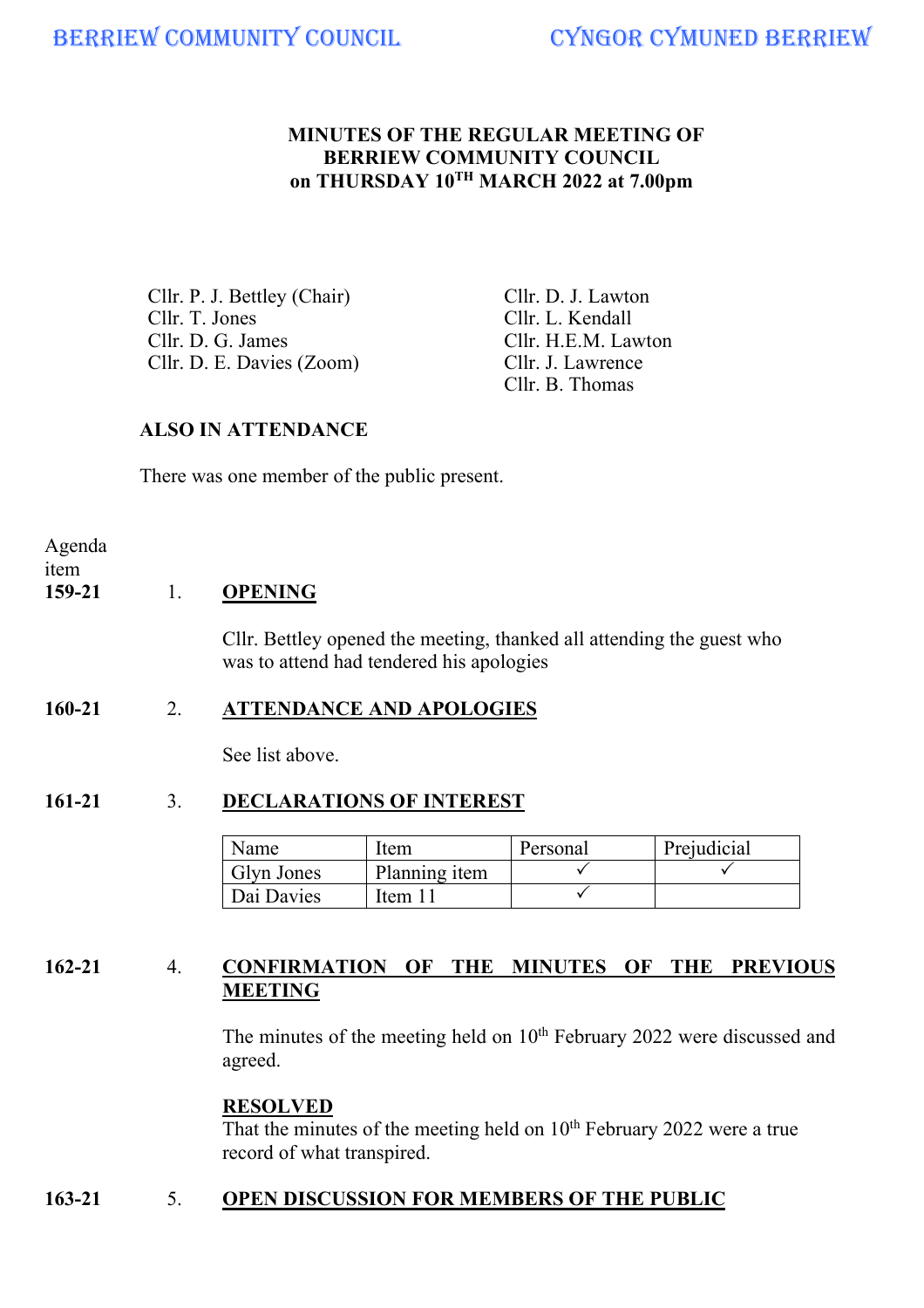There were no questions from the members of the public

### **164-21** 6. **CHAIR'S UPDATE**

#### **Montgomery Wildlife Trust**

**Biodiversity** - The Chair reported that he had a meeting with the Montgomery Wildlife. They stated that they would be able to assist with the following:

Assist with

The Chair will attend a Zoom meeting with Lottie Glover, Green Connections Community Wildlife Officer, on Tuesday 15<sup>th</sup> February to find out more about projects that are already underway in our ward. It was proposed that Lottie might come and speak to the Council at a later date.

#### **Public Conveniences**

Blocked toilet. Mr. Croft had attended to this, Dynarod had attended to resolve the issue.

**School decoy signs** – Class Phoenix at The School have created a number of designs which might be suitable for roadside decoys, asking traffic to slow down past the school. These will be looked at by Councillors and a shortlist considered at the March meeting. The Chair thanks the children for their participation. The Chair will approach PCC Highways to ensure they have no objection.

### **165-21** 7. **INFORMATION FROM THE MINUTES**

- Bingo machine to be removed from asset register.
- Broken toilet seat (this has been repaired)
- There was a need to resolve the finance and transfer of the ownership of the website.
- Craig Lane, Cllr. Davies updated members; this was fifth on the list. An officer Callum Carr would attend at next meeting.

### **166-21** 8. **PLANNING**

1. 22/0335/FUL

Application for the erection of two holiday lodges, creation of access, installation of septic tank and all other associated works | Fox Farm Garthmyl Montgomery Powys SY15 6RW22/0012/DIS The Council was not quorate so unable to discuss this application.

2. 22/0292/DIS

Application for the discharge of condition 3 of planning permission 21/1850/FUL in relation to biodiversity enhancement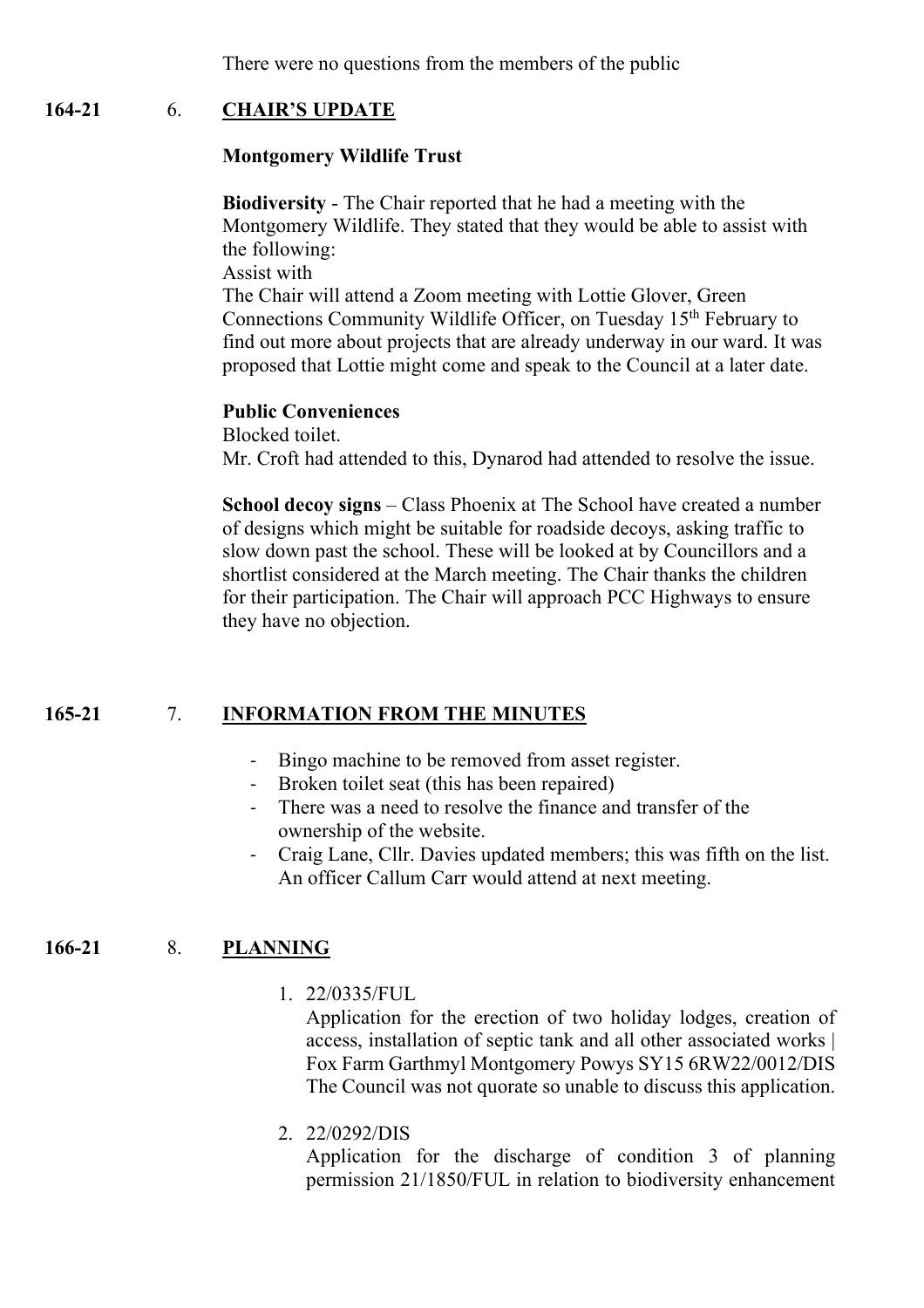plan | Land NE Of Panney Pentre Llifior Berriew Welshpool Powys SY21 8QJ RESOLVED The Council made no comment in relation to this application

3. 22/0225/DIS

Application to discharge condition 3, 20, 21, 22, 23, 27, 28 and 29 of planning approval 21/0225/REM | Land Adjacent To Belle Vue Garthmyl Welshpool Powys RESOLVED The Council made no comment in relation to this application

4. 22/0202/AGR

Application for the erection of an extension to an agricultural building for fodder and machinery storage (22.86m wide) | Pen Y Ffridd Castle Caereinion Welshpool SY21 9AU This matter had been determined.

## **167-21** 9. **FINANCE**

 a) To discuss and decide on the revised guidelines for grant applications.

The revised guidelines were agreed.

b) The clerk reported that the 2021-2022 national wage increase had been announced.

Members approved the wage increase for both employees.

- c) To discuss and decide to obtain a full zoom account It was discussed that it might be possible to pay half with Abermule, the clerk to explore this with Abermule .
- d) To note the Bank reconciliation This was noted.
- e) To agree the invoices for payment.
	- a) Staff salaries £743.87p (S111 & S112 Local Government Act 1972)
	- b) HMRC £425.31(S111 & S112 Local Government Act 1972)
	- c) G.J.Rippon £106.80p (S111 & S112 Local Government Act 1972)
	- d) Metro Rod £180.00 (S111 Local Government Act 1972)
	- For information

f) Hafren Dyfrdwy £62.04p (S111 Local Government Act 1972) The clerk was asked to pay the above invoices.

## 10. **BERRIEW WOODLAND WALK**

 The Woodland Walk was discussed it was felt that needed further investigation in respect of this as there were several issues which needed to be explored in greater detail one of these issues would be the insurance implications

## 11. **QUEEN'S PLATINUM JUBILEE**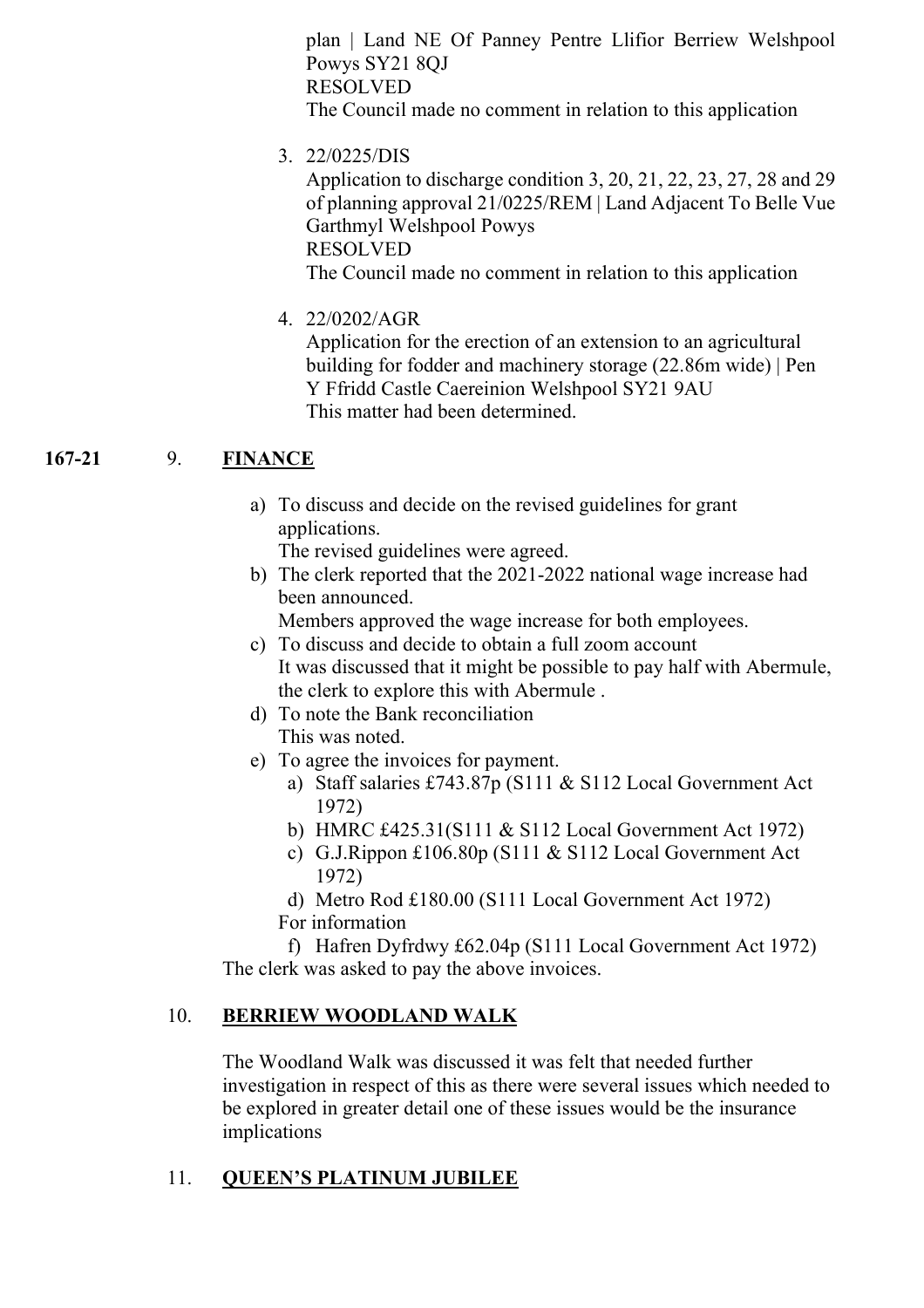Cllr. Davies updated members, the road closure had been applied for the day a poll of Facebook proved very much in favour of a street party. It was agreed by a majority

#### 12. **CHILDREN'S ROAD SAFETY CAMPAIGN**

 It was reported that one of the officers was unhappy with this, the clerk stated that he would explore this to see if there was any way that it could be progressed. Cllr. Bettley displayed the school pupils submissions there were a number which could be short listed. The clerk to explore if these could be printed.

## 13. **ELECTIONS**

 To discuss the election process. The clerk gave a run down of the time lines for submission of the election pack to the county council. He stated that he would find out why the packs ahd not been received.

### **168-21** 14. **COUNTY COUNCILLOR'S UPDATE**

 Cllr Davies reported that the County Council I was disappointed with the highways department they came out with the vehicle to clear the drains. The vehicle was unable to clear the drains which was causing flooding. Cllr. Davies stated that he was trying to get the machine back to attend to the rest of the drainage

#### **169-21** 15. **HIGHWAYS ISSUES**

It was agreed that Cllr. Davies and Cllr. Bettley would review the list on another date.

The following defects were reported:

- $\triangleright$  Pump house land there were four drains which were blocked
- $\triangleright$  Dolfin Lane Blocked with vehicles.

Other matters were reported which were on the previous list.

### **170-21** 16. **VMRC**

The last meeting was on zoom, the following was discussed.

- $\triangleright$  it was disappointed that Forden Community Council had not attended meetings for some time
- $\triangleright$  footpaths were discussed.
- $\triangleright$  There were a number of trees available for Community Councils. They were available for projects to plant.

### **171-21** 17. **TO RECEIVE CORRESPONDENCE**

The correspondence had been received:

1) A verbal report from a member of the public asking for serious consideration that no more street lighting be turned off.